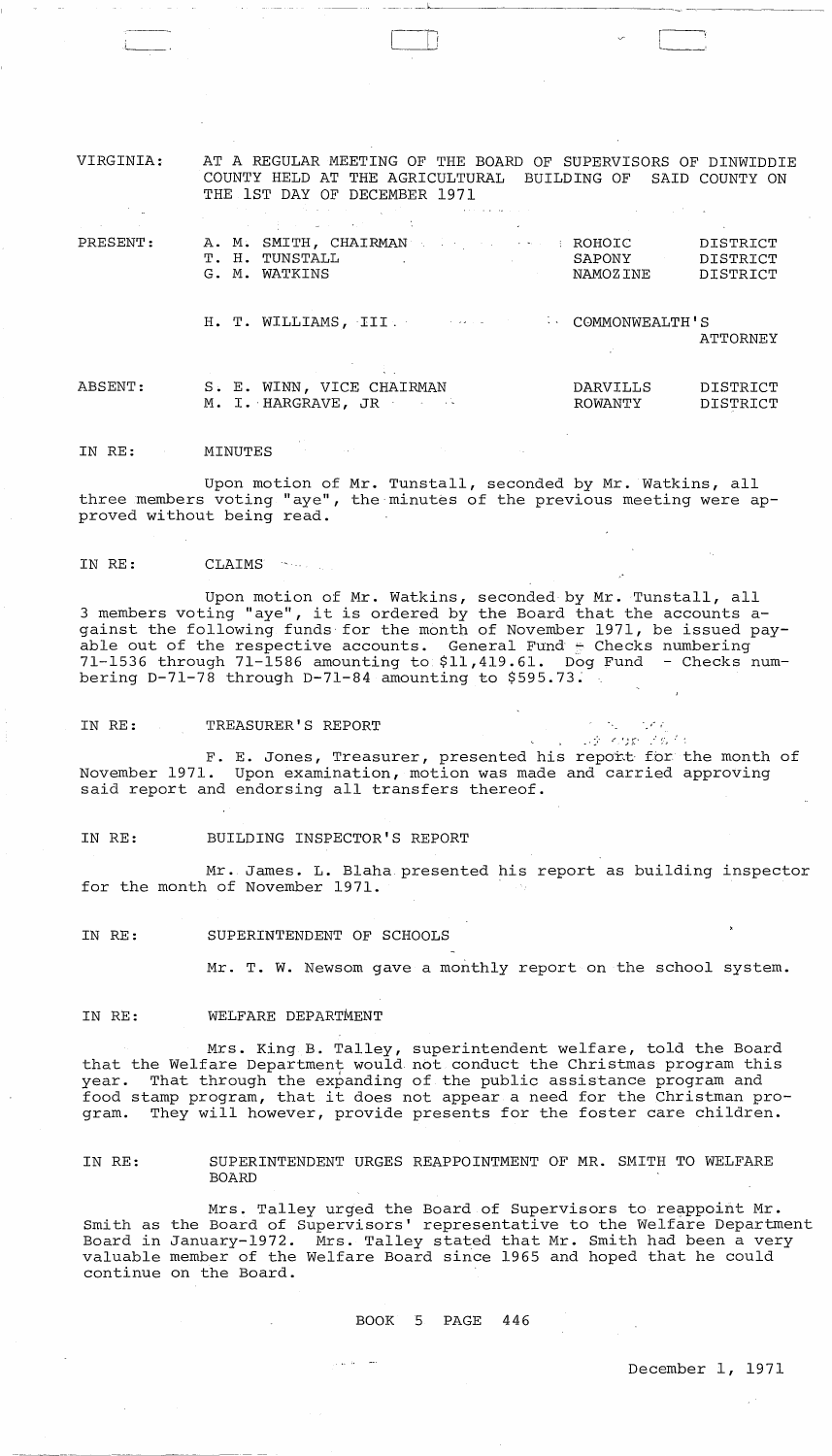IN RE: WELFARE DEPARTMENT ASKED SUPPORT OF BOARD FOR REGIONAL JUVENILE DETENTION HOME

Mrs. King B. Talley urged the Board of Supervisors to participate in the regional juvenile detention home. She gave the following child welfare case load figures, in support of this home: WELFARE DEPARTMENT ASKED SUPPC<br>JUVENILE DETENTION HOME<br>Mrs. King B. Talley urged the<br>the regional juvenile detention<br>e case load figures in support<br>1968-69<br>41

r9.6-9-70 197'0-71 41, 45  $-67$ 

This reflects a 50% increase in this type case during 1970-71.

IN.-RE:  $\overline{C}$ LAIMS - pOG WARDEN

"

I

Mr. A. W. Chappell presented his report for the month of November 1971 along with a claim for 12 hens at \$12.00 from Mr. Robert D: Stout. " " " J.  $\label{eq:1} \begin{array}{l} \mathcal{L}_{\mathcal{M}_1}(\mathcal{C}_1) = \mathcal{L}_{\mathcal{M}_2}(\mathcal{C}_2) \times \mathcal{L}_{\mathcal{M}_1}(\mathcal{C}_1) \times \mathcal{L}_{\mathcal{M}_2}(\mathcal{C}_2) \times \mathcal{L}_{\mathcal{M}_1}(\mathcal{C}_1) \times \mathcal{L}_{\mathcal{M}_2}(\mathcal{C}_2) \times \mathcal{L}_{\mathcal{M}_2}(\mathcal{C}_1) \times \mathcal{L}_{\mathcal{M}_1}(\mathcal{C}_2) \times \mathcal{L}_{\mathcal{M}_2}(\$ 

Upon motion of Mr. Tunstall, seconded by Mr. Watkins, all 3 members voting<sup>'</sup>"aye", this claim was approved.

IN RE: PUBLIC HEARING - HALLOWAY CORPORATION - APPROVED

This being the time and place as advertised in the Progress Index on November '17th and 24th to hold a public hearing to consider a request of Mr. Joseph Halloway, President, Halloway Corporation, P. O. Box 265, Petersburg, Virginia to have L0t 22-99 on the zoning maps, located on the east side of Youngs Road (Route 613) at the intersection of Bolling Street, rezoned from Residential R-1 to Business B-2.

Mr. Joseph Halloway appeared in his behalf. Mr. Roy Fable and Mr. Earl Compton (who previously had appeared in opposition) appeared in favor of Mr. Halloway's request and stated that since the City has annexed this area that a busine-s classification would be best for the 'area.

Upon motion of Mr. Tunstall, seconded by Mr. Watkins, all 3 members' voting **'1** aye"', this' rezoning, request was approved.

IN RE: RESOLUTION - REGIONAL JUVENILE DETENTION HOME - APPROVED

The regional juvenile detention home having been discussed previously on several occasions was brought up for a decision. Upon motion of Mr. Tunstall, seconded by Mr. Watkins, all 3 members voting "aye" the Board adopted the following resolution:

 $>$  3  $-$  1 (1)  $\sim$  1  $r_{\rm eq}$   $\sim$  5  $\sqrt[3]{r}$  .  $\sim$   $\sqrt[3]{r}$   $\sim$   $\sim$  10 (1)  $\sim$ 

WHEREAS, numerous discussions and conferences have been held by and between representatives of the political subdivisions comprising the Crater Planning District, pertaining to the construction and operation of a Juvenile Detention Facility to serve the Crater Planning District Area; and

WHEREAS, the Cities of Petersburg, Hopewell, and Emporia, and the Counties of Prince George, Dinwiddie, Sussex and Greensville lying within the Crater Planning District Area have mutually determined that a regional Juvenile Detention Facility should be constructed and operated to serve the reeds of the said cities and counties for such a facility; and

WHEREAS, it has been mutually determined by the aforesaid political subdivisions that a regional Juvenile Detention Facility should be cons'tructed' and operated substantially ih accordance with the following plan, to wit:

1. The said facility should be known as the "Crater District Detention Home";

2. The said facility should be constructed and operated upon a suitable and adequate portion of'the real estate owned by the City of Petersburg, located in Rives Magisterial District, Prince George County, Virginia, on State Highway Route No. 460, upon which said real estate the City of Petersburg has established and operates a facility generally known as the "Jail Farm";

3. The City of Petersburg will donate the said land upon which the said facility shall be constructed and operated, it being under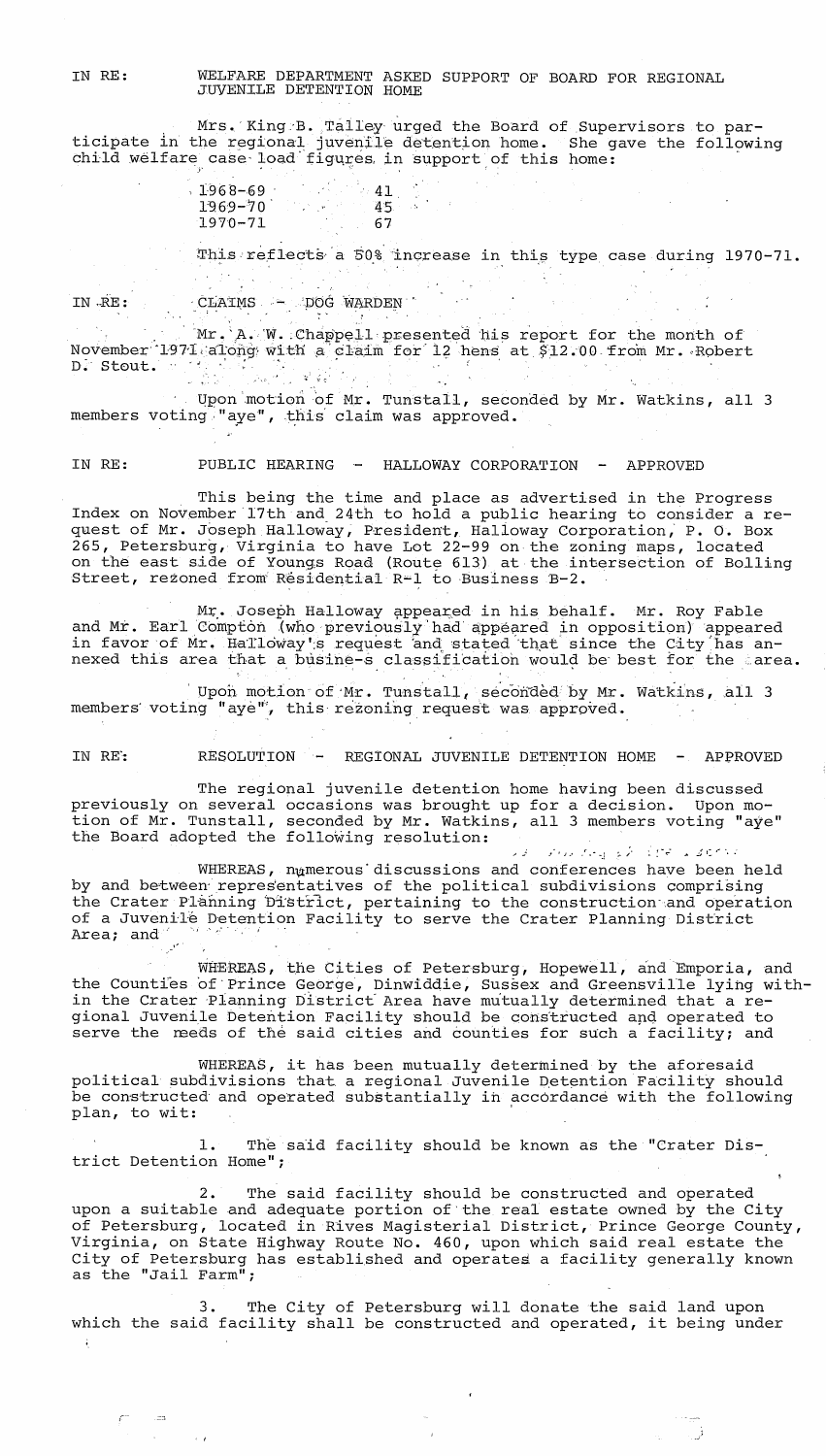stood and agreed that the said real estate has a monetary value and that the City of Petersburg will be reimbursed on a rental basis the monetary value of said land, as determined by a proper professional appraisal of said land;

--.-~ -

4. Upon completion, the total cost of the construction of the said facility will be paid by the participating political subdivisions, pro-rated betweenthe participating political subdivisions on a per capita population basis. Careful estimates indicate that the construction costs of said facility will amount to the sum of \$255,000.00, and that Federal and State contributions or grants for the construction of the said facility will reduce the total capital expenditures by the participating political subdivisions to a sum not to exceed, \$100,000.00 and that the contributions to be made by each participating political subdivision for the construction costs of the said facility will 'not exceed 68 1/2 cent per capita on a population basis;

5. Under the provisions of the present state law, the Commonwealth of Virginia will pay 100% of the cost of the operation of said facility for such items as lights, heat, janitorial services, etc. and that the Commonwealth of Virginia will pay two-thirds of the salaries of all persons employed in.the'operation of·the facility. The participating political subdivisions will pay one third of the aforesaid salaries and 100% of the physical maintenance of the said facility. The said facility will be operated on a seven-day, twenty-four hour basis and it is estimated approximately twenty-five employees will be required to properly staff<br>the said facility. The aforesaid obligations of the participating politi The aforesaid obligations of the participating political subdivisions will be paid on a pro-rate per capita population basis on a quarterly, simi-annual or annual basis, as determined by the participating political subdivisions;

6. The said facility will be managed by a "director", employed by a "Board" or "Commission" consisting of one member representing each of the participating political subdivision. The said' "Board" or Commission shall consist of the City Managers of the City of Petersburg, Hopewell and Emporia and the Executive Secretaries of the Counties of Prince George, Dinwiddie, Sussex and Greensville. The "Director" so employed will be required to meet all statutory and regulatory educational<br>requirements. The said "Director" shall be responsible to the said "Boar The said "Director"shall be responsible to the said "Board" or "Commission" for the proper performance of the duties imposed upon him, and the said "Board" or "Commission" shall make a full report, including all financial transactions, to the participating political subdivisions periodically, and not less than annually, pertaining to the operation of said facility; ployed will be required to meet all statutory and regulatory educated requirements. The said "Director" shall be responsible to the said or "Commission" for the proper performance of the duties imposed and the said "Board"

7. The said facility shall be not less than a thirty (30) bed facility;

The plan for the construction and operation of the said facility shali be submitted to,' and approved by, the Crater Planning District;

9. The foregoing numbered items generally set forth the cost of construction, operation and management of the said facility, subject to such modifications as necessity· may require.

NOW, THEREFORE, BE IT RESOLVED: That the Board of Supervisors of the County of Dinwiddie hereby approves the construction and operation of a Regional Juvenile Detention Facility, in accordance with the general plan as set forth in Items 1 through 9 above, upon condition that the Board of Supervisors of the Counties of Prince George, Sussex and Greensville, and the City Councils of the Cities of Petersburg, Hopewell and Emporia likewise approve, by the adoption of similar resolutions, the aforesaid general plan for the construction and operation of the aforesaid Regional Juvenile Detention Facility.

AND BE IT FURTHER RESOLVED that the Board of Supervisors of the County of Dinwiddie upon the adoption of a similar resolution by the Councils and Board of Supervisors of the aforesaid Cities and Counties, be committed to the construction and operation of the said Regional Juvenile Detention Facility, in accordance with the aforesaid general plan and such moditifications thereof as may become necessary.

 $\sim 400$ 

小学

BOOK 5 PAGE 446'